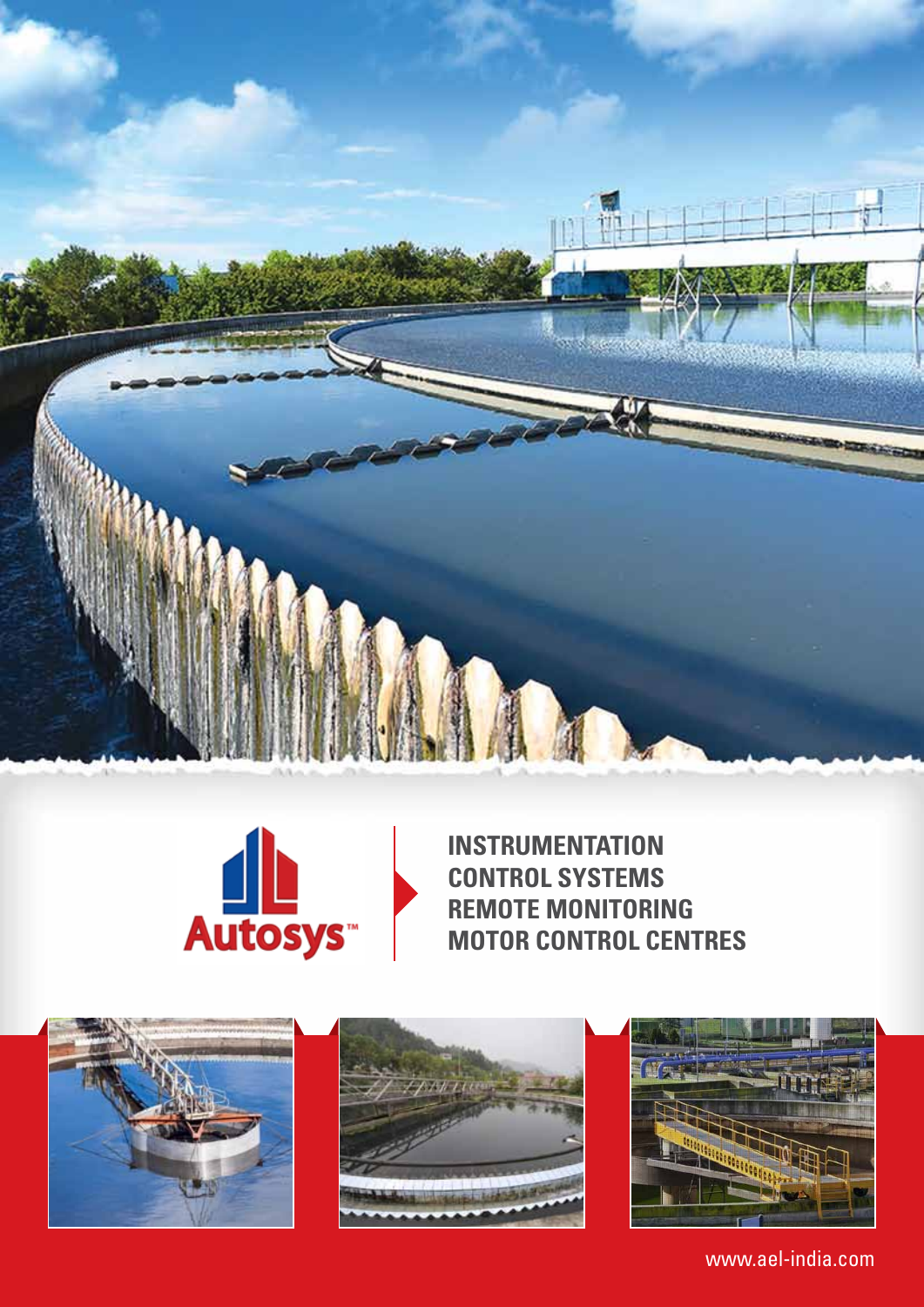### **Company Overview**

Autosys provides end to end plant automation and turnkey project execution in a wide variety of industries and processes. Autosys combines its multi-disciplinary engineering expertise (mechanical, electrical, electronics, PLCs, SCADA, computers and software) with its deep domain knowledge to undertake fixed price contracts for projects costing Rs 100 lacs to Rs 100 crores. Modernization of existing plants and automation of specific processes are also undertaken. (Rs 10 lacs to Rs 100 Lacs).

The leadership team at Autosys have been working together for 20+ years, and have a cumulative experience of over 100 years in Industrial Process Control and Automation. The team has executed over 400 projects for industry leaders and global MNCs, exceeding customer expectations every time, on performance, reliability and quality.

# **Control and Instrumentation Overview**

The C&I business is an independent SBU within Autosys, focusing on projects that have a significant amount of instrumentation and remote monitoring.. The team has extensive experience in Infrastructure, Water and Waste water projects. The project value can range from Rs 100 Lacs to 1000 Lacs.

## **Expertise – Water and Waste Water**

- Reservoir monitoring and control Canal automation
- 
- 
- Sewage pumping & treatment plant automation

## **C&I projects in other process industries**

- **Pesticides** Refractories Ceramics
	- Explosives Pharma

# **Technology Expertise**

*Autosys has extensive experience and knowledge in engineering, procurement, integration, installation and commissioning of the following:*

**Instruments Control Telemetry IT** • Flow meters • Motorised valves • GPRS – 2G – 3G • • Web/Cloud enabled SCADA • Level instruments • Actuators • RF-Radio • Servers & Networks

remote PLCs

- Pressure instruments VFD drives VSAT VSAT Large video displays
- Analysers Panels\* Panels Fibre optics Large / Matrix video displays
- (Example Chlorine) **Calculate Challenge Challenge Challenge Challenge Challenge Challenge Challenge Challenge Challenge Challenge Challenge Challenge Challenge Challenge Challenge Challenge Challenge Challenge Challenge Ch**
- 
- 

# **Panel Manufacturing**

Autosys has an in-house panel manufacturing facility to cater to the following requirements.

j

- 
- **PLC panels Control desks** Filter bed panels
- Motor control centre (MCC) panels Drive panels Weather proof junction boxes
- Cable trays and accessories'

# **Condition Monitoring & Sequence of Event Monitoring**

- Vibration (Example: Pump thrust bearing, motor axis) Temperature (Example: Motor coils)
- 
- 
- Lift and piped irrigation **Figure 1.1 •** Industrial water pumping & transmission
- Water treatment & distribution **•** Effluent treatment plant automation

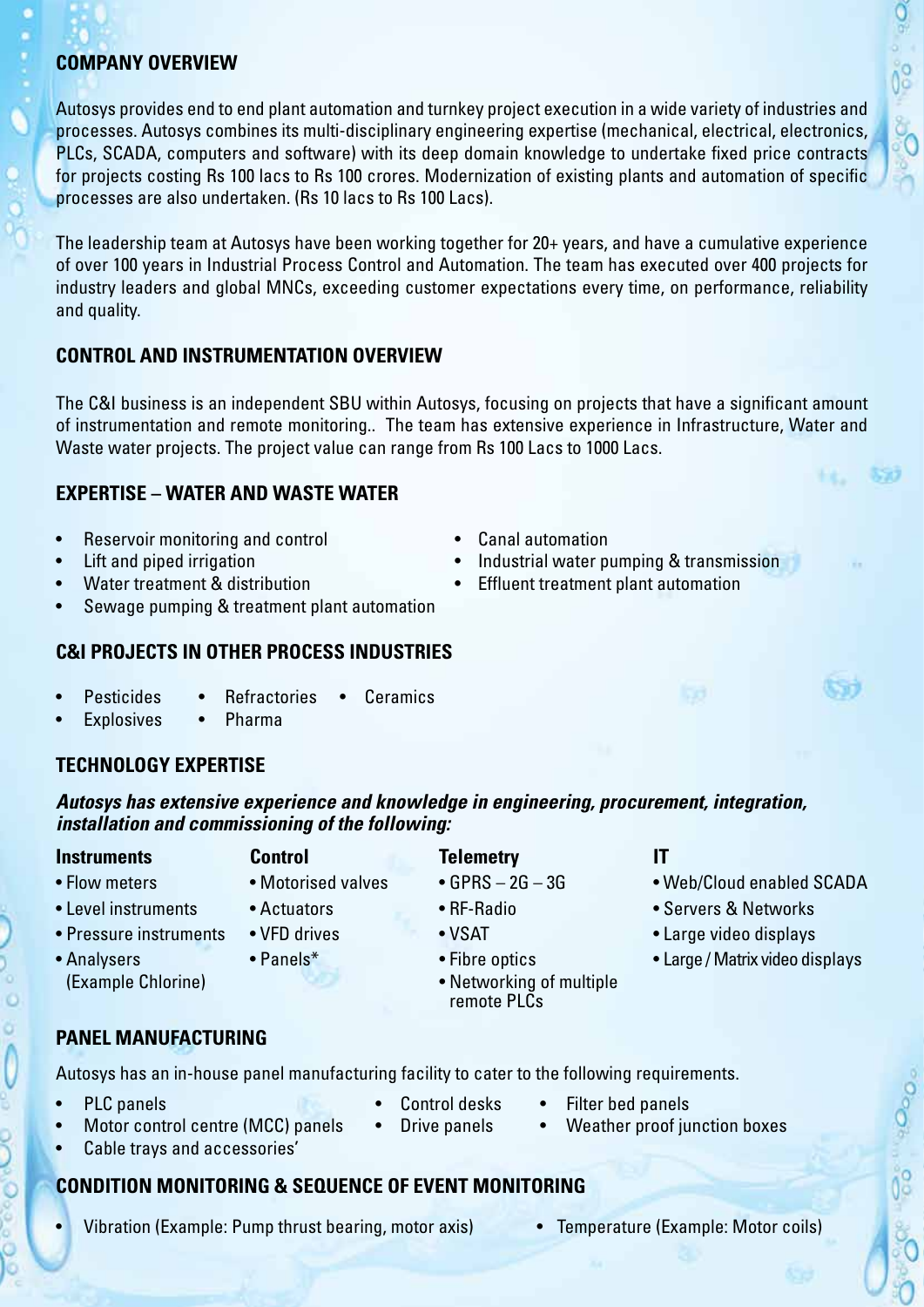### **Challenging applications**

### *The Autosys team has executed projects with :*

- Hot dual redundant PLC systems with 1/2 instrument voting philosophy
- Raw water pumping stations with up to 1600 KW pumps
- Instrumentation and Telemetry for piped water transmission up to 120 KM
- Remote monitoring and control of pumping stations

# **Partners / Vendors:**

## *Autosys has partnership and / or long standing vendor relationships with all the leading brands such as :*

- Rockwell Automation (AB)
- Endress+Hauser, Emerson, Krohne-Marshall, Siemens, Yokogawa, Nivelco
- • Kirloskar, IVC, Danfoss, VAAS
- **Rittal & equivalent panels**
- • Siemens, Schneider, Wago, Phoenix, Omron
- Prosoft, Smartbridges, Cisco, Dlink
- Lapp, Helukabel, Belden, Delton
- Hughes/Tata



# **Turnkey Execution**

*Autosys undertakes design, engineering, supply, installation, commissioning, warranty and AMC support on a turnkey basis with fixed price contracts and performance guarantees.*

- • Preparation of P&I Drawing based on process
- Detailed engineering based on the P&I drawing
- Preparation of IO list/ Drive list and other documents as per list of engineering documents
- • Approval of documents from Client/Consultant
- Procurement of equipment/instruments as per approved datasheets
- Design of PLC software logic as per approved control philosophy.
- • Design of SCADA software as per control philosophy
- Factory Assembled Test (FAT) as per Manufacturing Quality Plan (MQP)
- Installation of systems as per installation drawings
- **Why Autosys?**
- Deep domain knowledge
- Long industry experience
- Wide multi-disciplinary skills
- • Cabling as per approved cable schedule
- Integrated testing with field equipment
- Dry run of the system as per FAT
- • Onsite modifications and fine tuning of the software as per site requirements
- Commissioning of the system
- Training and handing over of the system
- Preparation and handing over of "As-Built Drawings"
- Warranty support
- AMC support
- Operation and maintenance of instrumentation and automation systems
- No compromises on Quality or Processes
- No risk of cost or time escalation
- Passionate and committed team